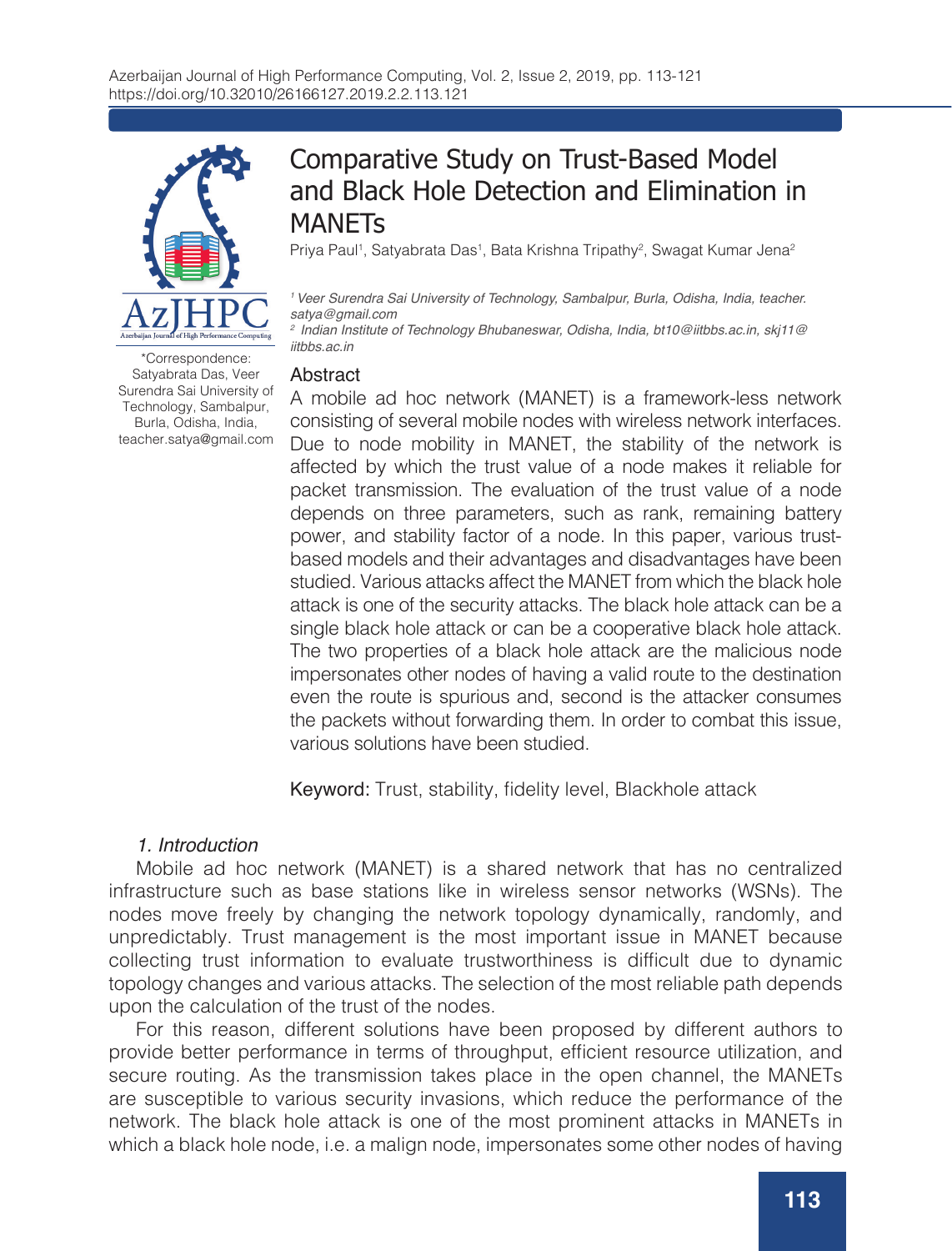the shortest path to the nodes whose packets it wants to obstruct. There exist two types of black hole attacks i.e. single black hole attacks in which one black hole node is involved and a cooperative black hole attack in which multiple black hole nodes participate in the network. In MANETs, routing is also a challenging task, and to defeat this problem, several routing protocols have been designed, and still, the number is increasing but it is quite difficult to know which protocol is the best one to fit into the solutions of MANETs.



*Fig. 1: Mobile Ad hoc Network*

## *Characteristics of MANETs*

*i. Dynamic network topology:* Nodes move freely, thereby, changing the network topology randomly and unpredictably.

*ii. Multi-hop routing:* When a node sends messages to another node, and it is not within the communication range, then it sends the messages via one or more intermediate nodes.

*iii. Autonomous nature:* As MANETs do not have a centralized infrastructure, so the nodes act both as host and router.

*iv. Limited battery power:* Nodes operate on small batteries having low power storage and small memory size.

*v. Relationship between nodes:* Unlike a wired network, there is no master-slave relationship.

## *2. Security Attacks in MANETs*

As in MANETs, there is no centralized infrastructure so that nodes can set up the paths among themselves for packet transmission dynamically. For this, the security mechanism arises. In order to maintain a secure and reliable multi-hop environment, some security goals need to be maintained, i.e., confidentiality, availability, authentication, integrity, and non-repudiation. The security attacks in MANET are mainly divided into two categories i.e. passive and active attacks.

## *Passive Attacks:*

Here the working of the network is not disturbed as the attacker only listens to the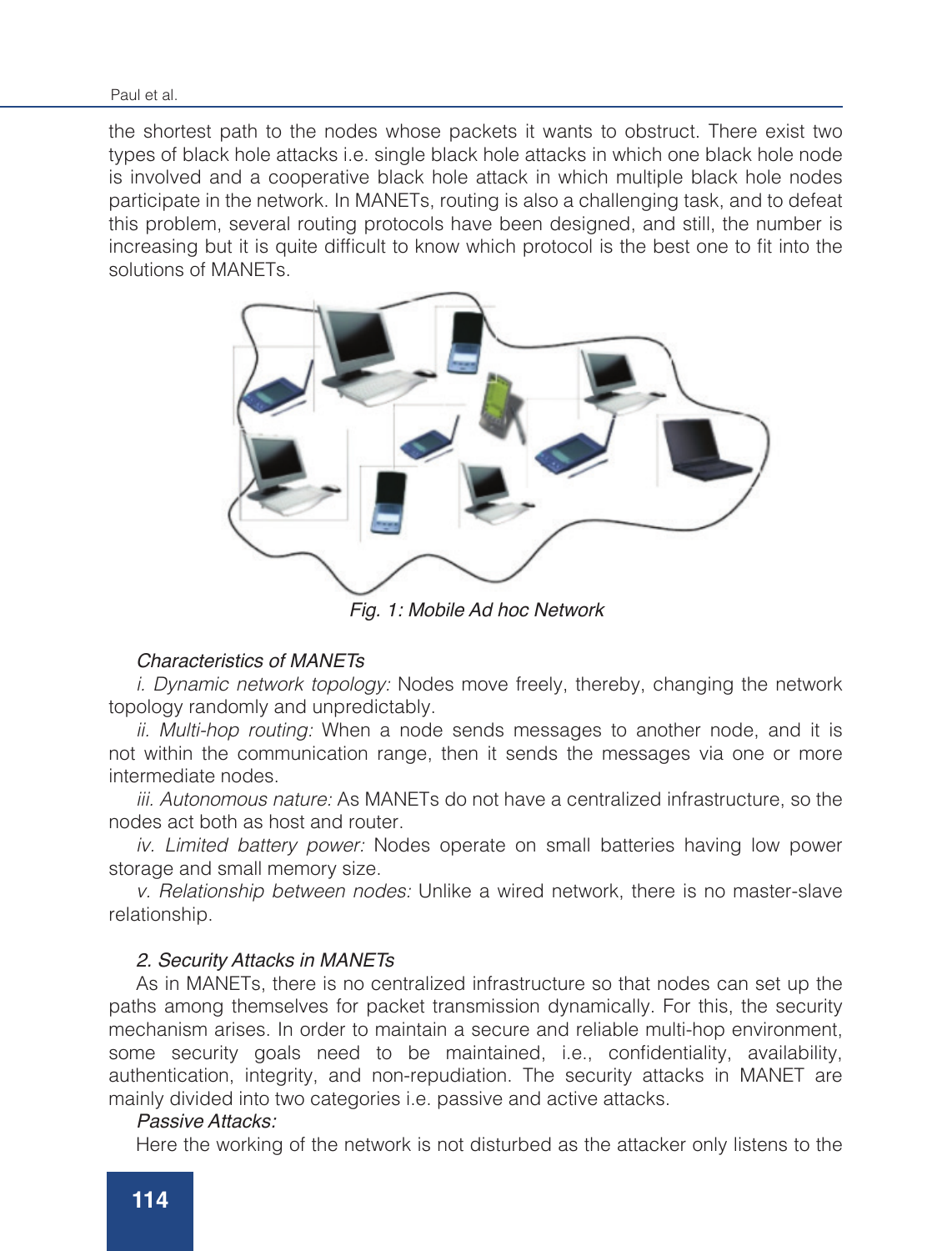

*Fig. 2: Architecture of MANET*

network without disturbing the internal environment. No data is altered or manipulated. The most suitable solution is to encrypt data being transmitted.

## *Active Attacks:*

The data is altered or destroyed by the malicious node while being transmitted through the network for which the operation of the network is disrupted. According to different layers, active attacks are classified into different types. The table below shows different attacks in different layers.

## *Table 1. Attacks on different layers.*

| Layers          | Attacks                                                         |  |
|-----------------|-----------------------------------------------------------------|--|
| <b>MAC</b>      | Jamming                                                         |  |
| <b>Network</b>  | Blackhole, wormhole, IP Spoofing, Byzantine,<br>State pollution |  |
| Transport       | Session hijacking, SYN flooding                                 |  |
| Application     | Repudiation                                                     |  |
| Multiple layers | DoS, Link spoofing, Location disclosure, Device<br>tampering    |  |

# *3. Related Work:*

Bo et al. (2003) proposed a neighborhood-based method. This helps to detect a black hole attack, and also a route recovery protocol was proposed to set up a path to reach a true destination. Two types of black hole attacks were focused on one is when the malign node directly attacks data traffic on the path. Another is routing control traffic in which malign node can impersonate some other nodes.

Shurman et al. (2004, April) have suggested two possible ways to combat the black hole attack. One way was to discover more than one route to the destination, and the other one was to traverse the packet sequence number included in any packet header.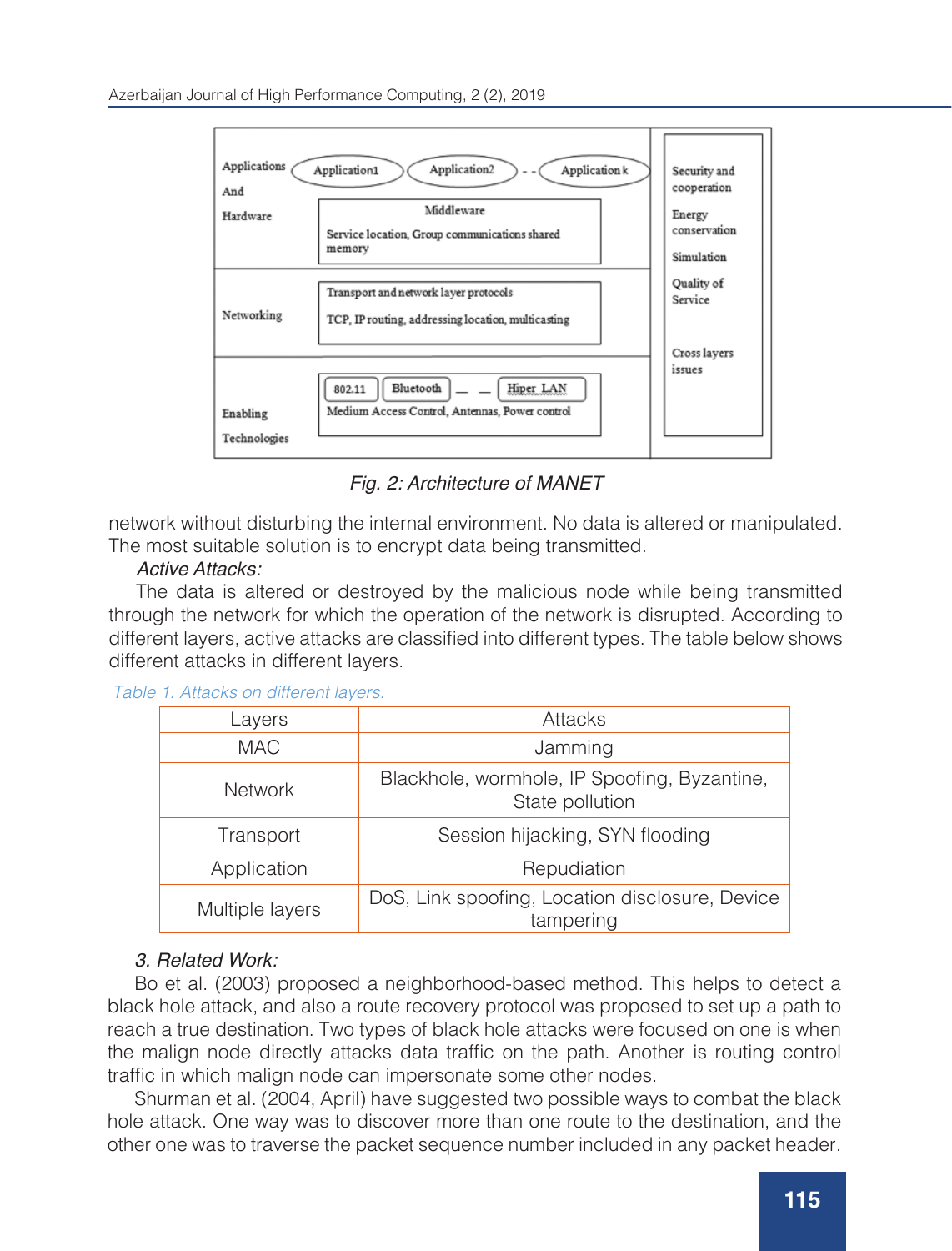#### Paul et al.

Xiaoqi Li et al. (2004, March) has designed a TAODV (Trusted AODV) protocol, which is the extended version of AODV. In this, the trust among the nodes is characterized by opinion and is derived from subjective logic. TAODV gives information on trust when performs routing discovery and routing maintenance and focuses on security solutions of routing protocol in the network layer.

Elmar Gerhards-Padilla et al. (2007, October) proposed a focused approach TOGBAD (Topology Graph-Based Anomaly Detection) in tactical MANETs for detecting routing attacks using a topology graph. They triggered an alarm if the plausibility check fails.

Satoshi et al. (2007) proposed an inconsistency detection method by updating the training data at constant time intervals for analyzing a black hole attack in mobile ad hoc networks.

Tamilselvan et al. (2008) have proposed a solution to combat the black hole node by assigning a "fidelity level" to every node participating in the network, which measures the reliability of the network. In case if any node's level becomes 0, then it is considered as a black hole node and is thus discarded.

Songbai Lu et al. (2009, December) has proposed a secure and efficient MANET routing protocol, i.e., SAODV, which deals with the security problem of AODV. SAODV can efficiently combat the single black hole attack giving minimum packet loss percentage.

Zhao Min et al. (2009, May) has proposed authentication schemes which are based on two hash functions such as Message Authentication Code (MAC) and Pseudo-Random Function (PRF) to identify multiple black hole nodes and to provide safe routing by eliminating those.

Mary et al. (2010) have designed a certificate-based authentication scheme by verifying the routing messages using localized certificate chains. The proposed scheme is performed in two phases: the certification phase and the authentication phase. The designed scheme Black Hole Secure On-Demand Routing Protocol (BHS-ODMRP) has better simulation results than ODMRP.

Himral et al. (2011) have proposed an efficient solution to combat black hole attacks for AODV. The proposed solution can be used to discover secure paths and prevent black hole nodes by recognizing them with their sequence numbers.

Bindra et al. (2012, September) suggested a solution to discover multiple black hole nodes by preserving an Extended Data Routing Information (EDRI) table for each node. The table maintains the node's previous malign information to report for the gray behavior of nodes.

Mandal et al. (2013) suggested a solution based on trust and rank value of nodes. The packet is transferred through a more trusted path than the shortest path.

Siddiqua et al. (2015, January) proposed a secure knowledge algorithm that helps to detect and eliminate black hole attack by considering the packet loss. This method examines first the packet drop reason before announcing the node as a black hole node, thereby avoiding the trusted node from becoming a black hole.

Shahabi et al. (2016) designed an algorithm to discover and combat black hole attacks. An IDSAODV protocol is designed in order to overcome the problems of AODV considering throughput, packet delivery ratio, and end-to-end delay as different parameters.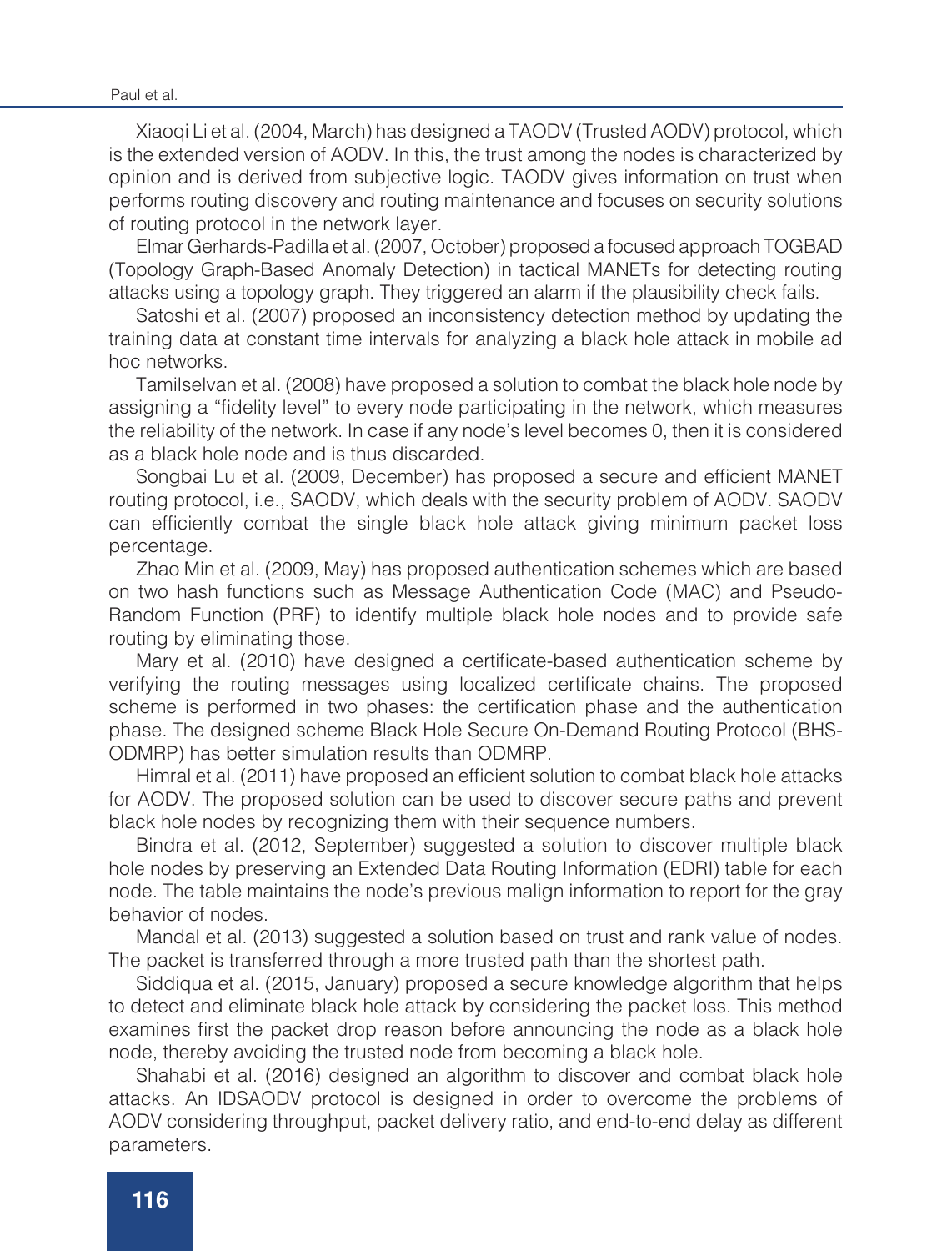# *4. Trust-Based Model*

Trust is defined as the degree of belief about the behavior of various agents such as packets delivered etc. It is dynamic and decreases if agents misbehave and increase if they are doing well. Any trust management system has to be designed, keeping in mind the reliability of the system. The node having the highest trust value is considered to be more stable in the network and can be trusted for successful packet transmission.

| Authors                                                                                                                                                    | Advantages                                                               | Disadvantages                                                                                                                                                                           |  |  |
|------------------------------------------------------------------------------------------------------------------------------------------------------------|--------------------------------------------------------------------------|-----------------------------------------------------------------------------------------------------------------------------------------------------------------------------------------|--|--|
| Licia Capra<br>(2004, May)                                                                                                                                 | A trust management<br>framework is a self-ad-<br>justing infrastructure. | The issue of identification is not ad-<br>dressed.<br>In the future, the adaptability of the mod-<br>el to the user's disposition will be evalu-<br>ated.                               |  |  |
| More flexible and less<br>Xiaoqi Li<br>overhead routing pro-<br>(2004, March)<br>tocol                                                                     |                                                                          | Tolerance and overhead<br>message<br>schemes need to be analyzed further                                                                                                                |  |  |
| Ensures efficient utiliza-<br>tion of network resourc-<br>Huaizhi Li<br>es.<br>(2007)<br>It helps in minimizing<br>risk.                                   |                                                                          | It does not consider the false recom-<br>mendation.<br>Maintaining data consistency is a chal-<br>lenging issue.                                                                        |  |  |
| "Social trust" combined<br>Jin-Hee Cho<br>(2010)<br>with "QoS trust."                                                                                      |                                                                          | Trust value is associated with a single<br>node.<br>In the future concept of cognitive net-<br>works, the behavior will be introduced.                                                  |  |  |
| High throughput and<br>packet delivery ratio.<br>Suparna<br>Effective black hole de-<br>Biswas (2014,<br>February)<br>tection with minimum<br>packet drop. |                                                                          | As the rank of a node reduces to 1 with<br>each route discovery, sometimes a<br>good node's rank reduces to 0; hence,<br>it cannot take part in the transmission<br>process henceforth. |  |  |

|  |  |  | Table 2: Summary of advantages and disadvantages of the trust-based model |  |  |
|--|--|--|---------------------------------------------------------------------------|--|--|
|  |  |  |                                                                           |  |  |
|  |  |  |                                                                           |  |  |
|  |  |  |                                                                           |  |  |

# *5. Blackhole attack*

In this type of attack, a malign node claims to have an optimal path to the destination node. Upon receiving the request, the malign node sends a false reply with an extremely short route. Once the node can fit itself between the communicating nodes, it can do anything with the packets that are passing through it. It has two properties. First, the malicious node impersonates other nodes of having a valid path to the destination even though the route is false. Second is when the attacker engulfs the packets without forwarding. There are two types of black hole attacks single as well as cooperative, as shown in fig 3 and 4.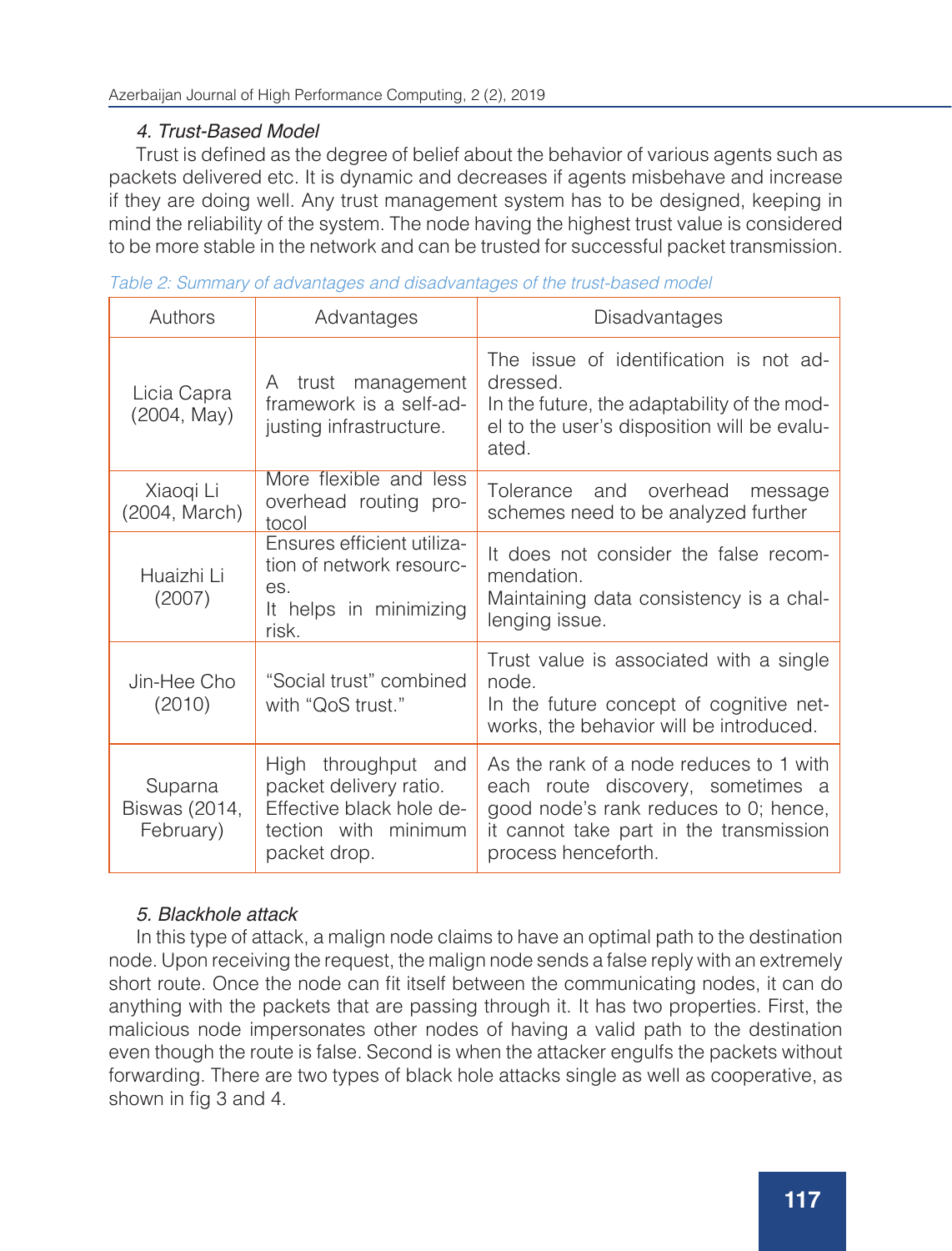

*Fig.3: Blackhole attack Fig.4: Cooperative black hole attack*

|  | Table 3: Advantages and disadvantages of black hole attack solutions |  |
|--|----------------------------------------------------------------------|--|
|  |                                                                      |  |

| Authors                          | Solutions                                                                          | Advantages                                                                                                                                                            | Disadvantages                                                                                                                                    |
|----------------------------------|------------------------------------------------------------------------------------|-----------------------------------------------------------------------------------------------------------------------------------------------------------------------|--------------------------------------------------------------------------------------------------------------------------------------------------|
| Bo Sun<br>(2003)                 | Neighbor-<br>hood-based<br>method and<br>routing recovery<br>protocol              | Detect misbehavior of<br>black hole nodes.<br>The number of cryp-<br>tography operations is<br>reduced.                                                               | Retrofitting security<br>mechanisms are ex-<br>pensive.<br>Packet throughput is<br>not improved.<br>Routing control traffic<br>is not effective. |
| Al-Shur-<br>man (2004,<br>April) | To find more<br>than one route<br>and to exploit the<br>packet sequence<br>number. | The authenticity of the<br>node is verified by<br>utilizing network redun-<br>dancy.<br>Fast and reliable in<br>identifying the fake<br>reply.<br>No overhead exists. | The time delay is more<br>as the source node<br>has to wait for all the<br>RREP packets.<br>The number of select-<br>ed routes is lower.         |
| Elmar<br>(2007,<br>October)      | <b>TOGBAD</b> using<br>topology graphs.                                            | The attack is detected<br>immediately when the<br>attempt is made.<br>An alarm is triggered if<br>the plausibility check<br>fails.                                    | The black hole node<br>may influence mes-<br>sages needed to<br>create a graph.<br>No concept of traffic<br>overhead.                            |
| Kurosawa<br>(2007)               | Anomaly de-<br>tection using<br>dynamic training<br>method.                        | The detection rate is in-<br>creased using training<br>data.<br>An increase in the<br>number of connections<br>increases the packet<br>delivery ratio.                | Detection accuracy<br>degrades when the<br>updating time interval<br>becomes longer.                                                             |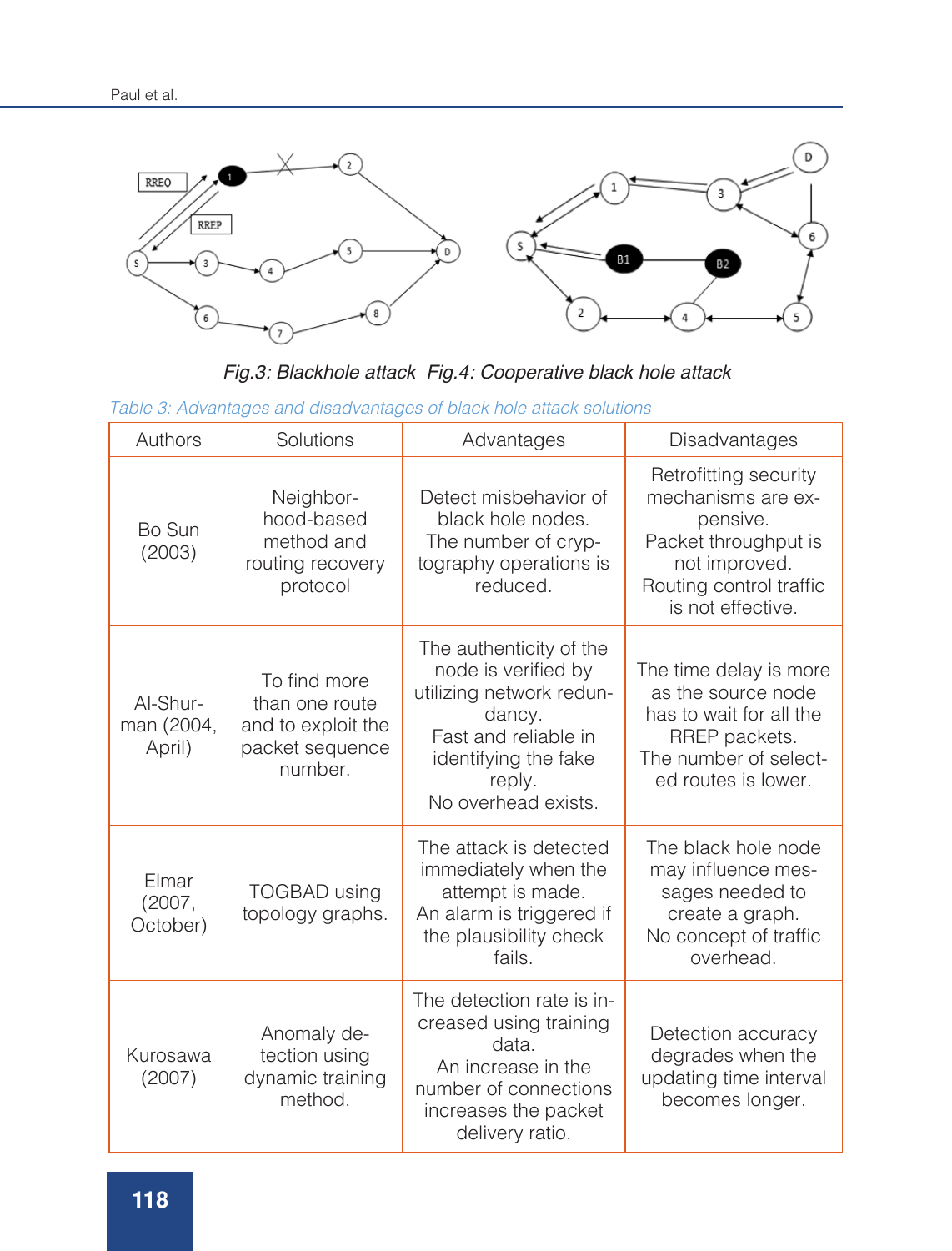| Tamilsel-<br>van (2008)                    | Fidelity table                                                                   | It provides better secu-<br>rity and performance.                                                                       | Delay in the network is<br>more.<br>Routing overhead is<br>more.                                                    |  |
|--------------------------------------------|----------------------------------------------------------------------------------|-------------------------------------------------------------------------------------------------------------------------|---------------------------------------------------------------------------------------------------------------------|--|
| Songbai<br>Lu (2009,<br>December)          | SAODV protocol                                                                   | The exchange of ran-<br>dom numbers verifies<br>the destination node.<br>Security and efficiency<br>are more than AODV. | Network overhead is<br>more.<br>It can only withstand<br>a single black hole<br>node.                               |  |
| Zhao Min<br>(2009,<br>May)                 | Message Au-<br>thentication<br>Code (MAC) and<br>Pseudo-Random<br>Function (PRF) | Message confirmation<br>and group recognition<br>are fast.<br>Tackle multiple black<br>hole nodes.                      | Unlimited message<br>authentication cannot<br>be done.                                                              |  |
| Mary<br>(2010)                             | Certificate-based<br>authentication                                              | Multicast groups can<br>withstand attacks.<br>The packet deliv-<br>ery ratio is more in<br>BHS-ODMRP than in<br>ODMRP.  | End-to-end delay is<br>more in BHS-ODMRP.                                                                           |  |
| Himral<br>(2011)                           | Sequence num-<br>ber concept.                                                    | The identity of the ma-<br>lign node is maintained<br>as MN- Id to discard<br>control messages com-<br>ing from it.     | The performance of<br>the network is not<br>analyzed.<br>Cannot resist multiple<br>black hole nodes.                |  |
| <b>Bindra</b><br>(2012,<br>Septem-<br>ber) | <b>Extended Data</b><br>Routing Informa-<br>tion (EDRI) table                    | Identify multiple black<br>hole nodes.<br>Can know about the<br>gray nodes also.                                        | Malicious nodes need<br>to be successive when<br>in collaboration.<br>The proposed algo-<br>rithm is not efficient. |  |
| Mandal<br>(2013)                           | Trust-based<br>routing                                                           | Nodes with high trust<br>value have less packet<br>loss.<br>QoS is increased.                                           | Delay in the network<br>increases.                                                                                  |  |
| Siddiqua<br>(2015,<br>January)             | Secure knowl-<br>edge algorithm                                                  | Prevents the trusted<br>node from becoming a<br>black hole node.                                                        | The re-initiating pro-<br>cess increases the<br>time delay.                                                         |  |
| Shahabi<br>(2016)                          | IDSAODV pro-<br>tocol                                                            | Identify destructive<br>nodes by low end-to-<br>end delay.                                                              | Flood of information on<br>the nodes.                                                                               |  |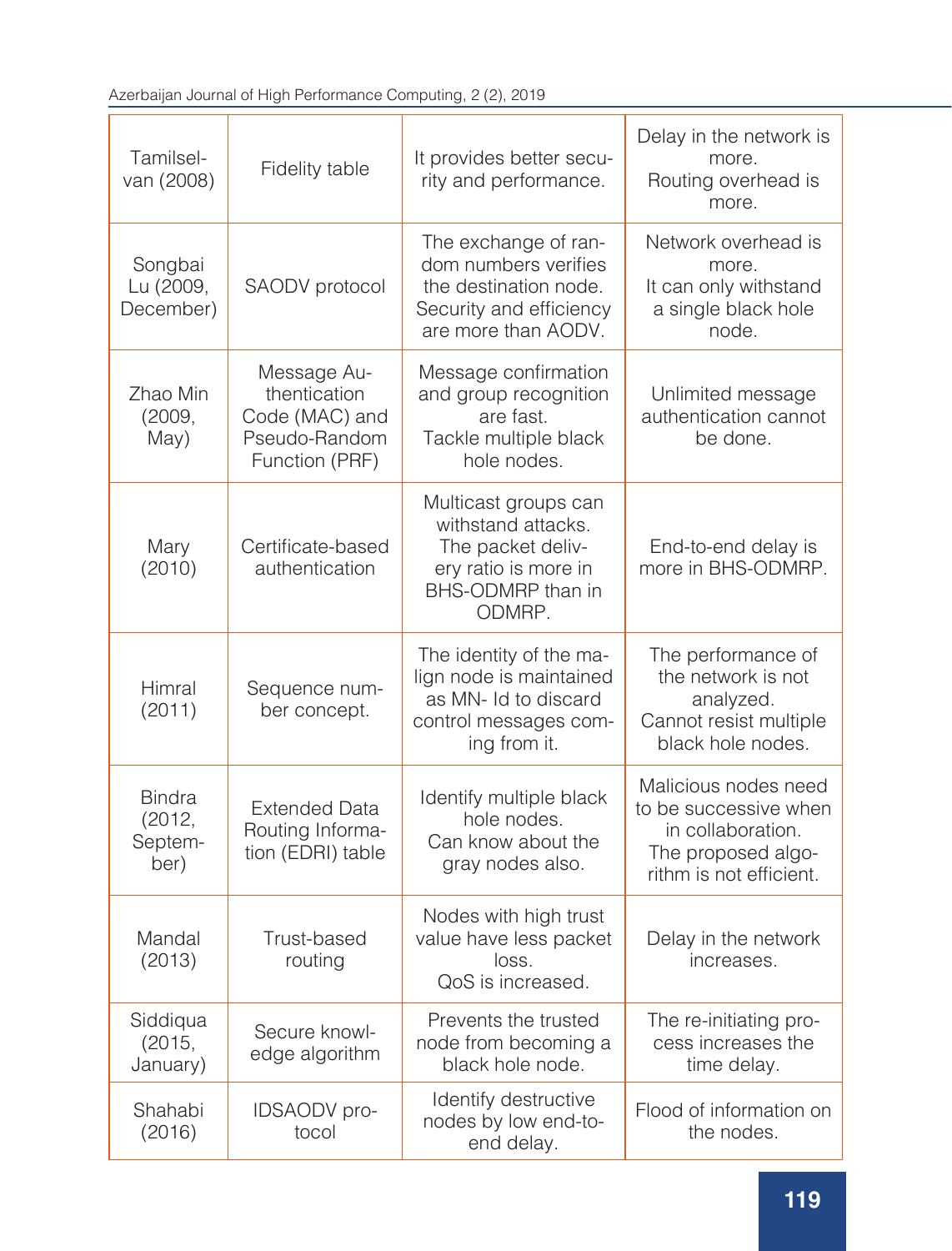## *6. Design Challenges in MANET*

i. Sensor locations: This is the challenging task because depending upon the location of sensors, the time delay is evaluated. If nodes are not within the communication range, then the messages will be transferred via one or more intermediate nodes because there is no base station concept in MANET.

ii. Energy capacity: Sensor nodes are battery-powered, so they have limited energy capacity. So energy poses a big issue for networks in an adverse environment.

iii. Node positioning: Sensor nodes can be arranged either manually or randomly that affects the performance of the routing protocols.

iv. Network characteristics and unreliable environment: The topology of the network changes dynamically because of a node failure, battery consumption making it unreliable.

v. Scalability: Communication links between sensors may not be symmetric, i.e. a pair of sensors may not be able to communicate in both directions because sensors may not have the same size, battery power etc.

### *7. Conclusion*

In the above analysis, we have studied about the different trust-based models. This concept arises due to autonomous behavior in MANET. The more trusted is the node, the more suitable it is for the transmission of packets to the specified destination. The trust value is calculated by assigning a rank to each node.

Blackhole attack is a serious threat in MANETs as this attack impersonates other nodes of having a secure route to the destination. So we have done a comparative study about the black hole attack solutions, their advantages and disadvantages considering various metrics such as end-to-end delay, network overhead, throughput, etc.

### *References*

Al-Shurman, M., Yoo, S. M., & Park, S. (2004, April). Black hole attack in mobile ad hoc networks. In *Proceedings of the 42nd annual Southeast regional conference* (pp. 96-97). ACM.

Anita, E. M., & Vasudevan, V. (2010). Black hole attack prevention in multicast routing protocols for mobile ad hoc networks using certificate chaining. *International Journal of Computer Applications, 1*(12), 21-2.

Bar, R. K., Mandal, J. K., & Singh, M. M. (2013). QoS of MANet through trust based AODV routing protocol by exclusion of black hole attack. *Procedia Technology, 10,*  530-537.

Bindra, G. S., Kapoor, A., Narang, A., & Agrawal, A. (2012, September). Detection and removal of co-operative blackhole and grayhole attacks in MANETs. In *2012 International Conference on System Engineering and Technology (ICSET)* (pp. 1-5). IEEE.

Biswas, S., Nag, T., & Neogy, S. (2014, February). Trust based energy efficient detection and avoidance of black hole attack to ensure secure routing in MANET. In *2014 Applications and Innovations in Mobile Computing (AIMoC)* (pp. 157-164). IEEE.